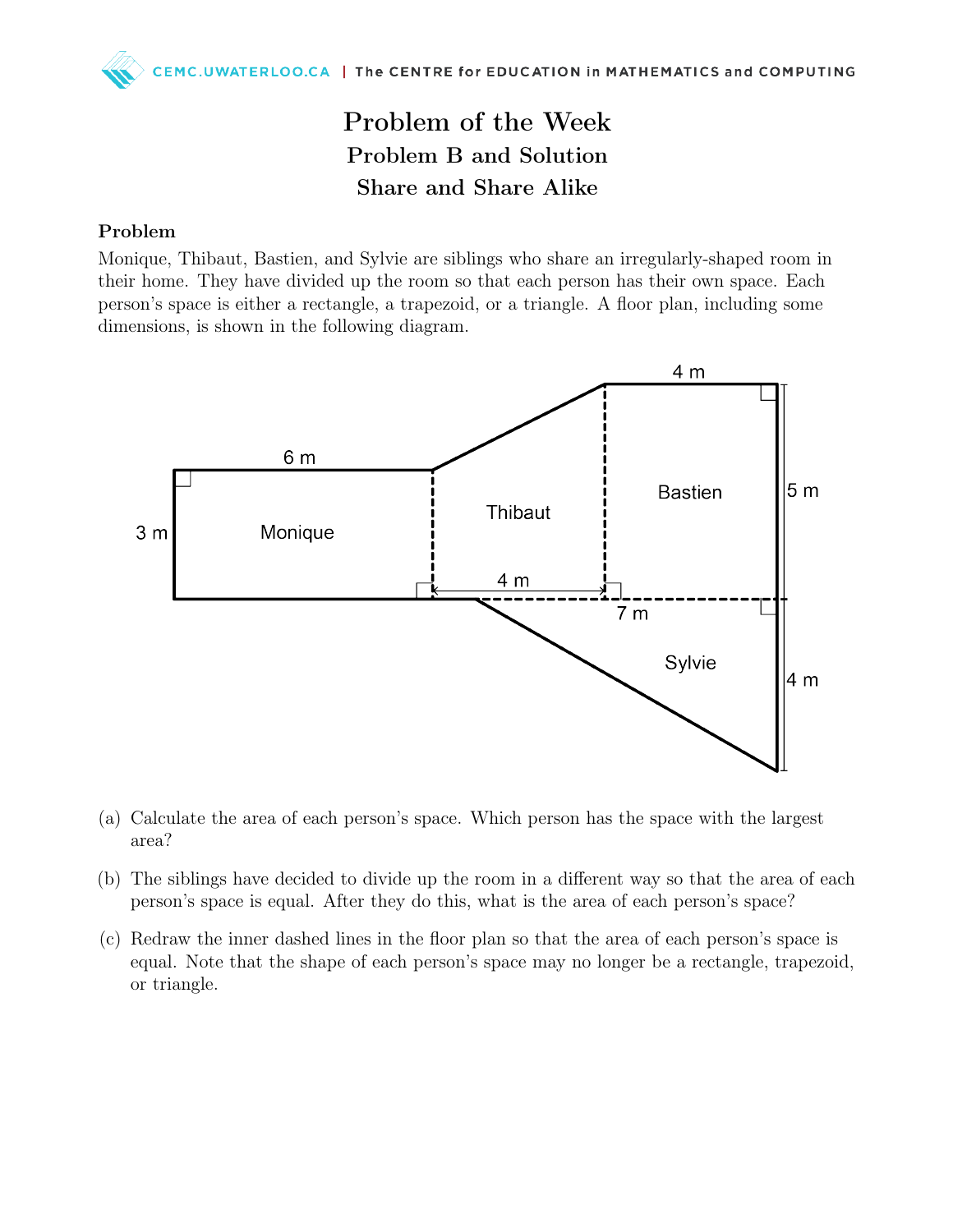## Solution

- (a) Monique's space is a rectangle with area  $6 \times 3 = 18$  m<sup>2</sup>. Thibaut's space is a trapezoid with area  $\frac{1}{2} \times (3 + 5) \times 4 = 16$  m<sup>2</sup>. Bastien's space is a rectangle with area  $4 \times 5 = 20$  m<sup>2</sup>. Sylvie's space is a triangle with area  $\frac{1}{2} \times 7 \times 4 = 14$  m<sup>2</sup>. Thus, Bastien's space has the largest area.
- (b) If the area of each person's space is equal, then each person will have  $\frac{1}{4}$  of the area of the room. The area of the room is  $18 + 16 + 20 + 14 = 68$  m<sup>2</sup>. Thus, the area of each person's space will be  $\frac{1}{4} \times 68 = 17$  m<sup>2</sup>.
- (c) There are many ways to redraw the inner lines so that each person's space has an area of  $17 \text{ m}^2$ . It's easiest if we first think about how each person's space needs to change. Monique's space currently has an area of  $18 \text{ m}^2$ , so we need to remove an area of  $1 \text{ m}^2$ . Thibaut's space currently has an area of  $16 \text{ m}^2$ , so we need to add an area of 1 m<sup>2</sup>. Bastien's space currently has an area of 20 m<sup>2</sup>, so we need to remove an area of 3 m<sup>2</sup>. Sylvie's space currently has an area of  $14 \text{ m}^2$ , so we need to add an area of  $3 \text{ m}^2$ .

One way to do this is to take a square  $1 \text{ m}^2$  area from Monique's space and give it to Thibaut, and then take a rectangular  $3 \text{ m}^2$  area from Bastien's space and give it to Sylvie. To achieve this, we can redraw two of the inner dashed lines as shown in the following floor plan.